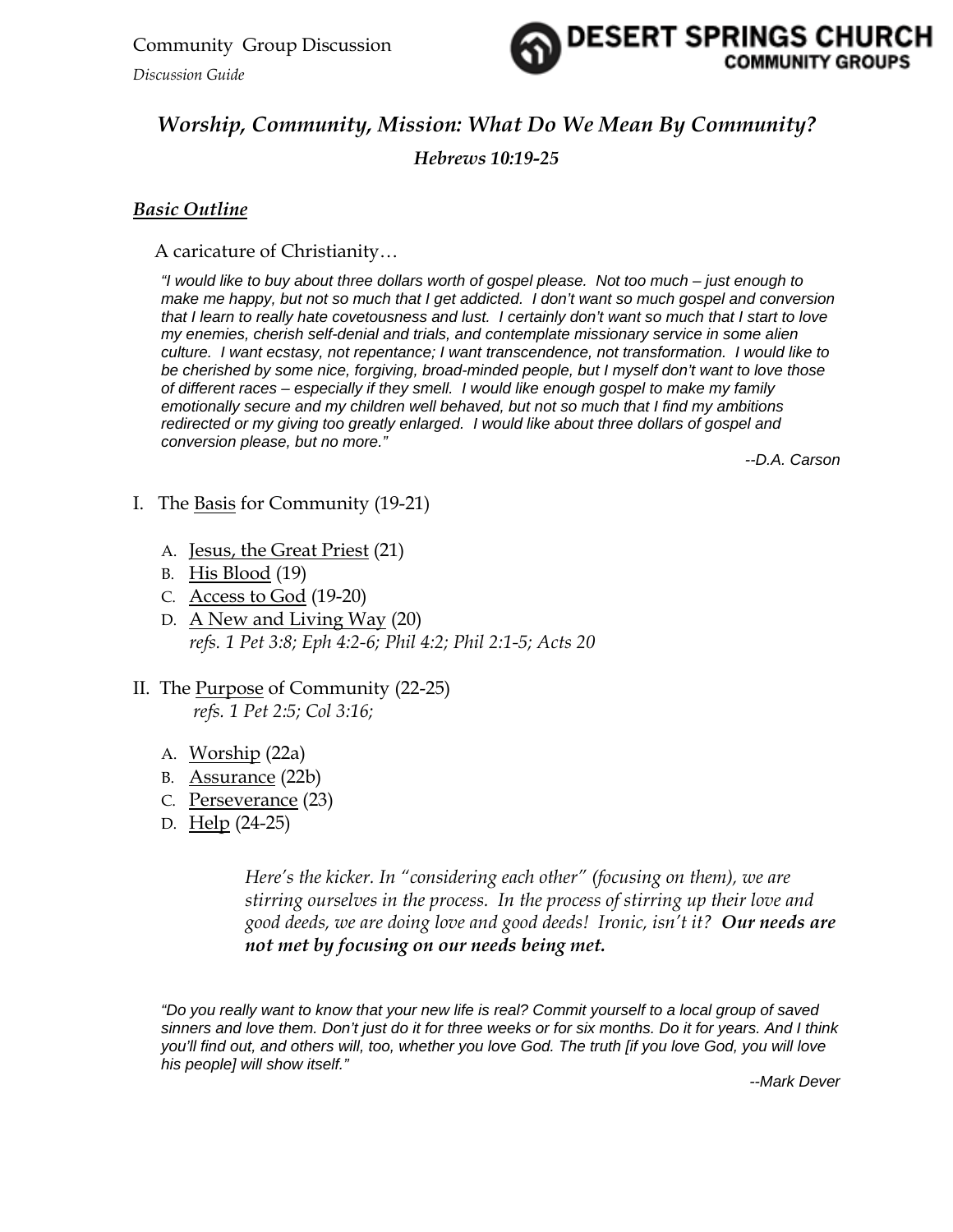An additional text for discussion this week is Phil 1:27-2:11. Please read it after reading Heb 10:19-25 and giving a quick summary of the message from your notes. As you discuss the points from the sermon below, also include how these things are addressed in Phil 1-2.

ESV **Philippians 1:27** Only let your manner of life be worthy of the gospel of Christ, so that whether I come and see you or am absent, I may hear of you *that you are standing firm in*  **one spirit, with <sup>d</sup>one mind striving side by side for the faith of the gospel, <sup>28</sup> and not** frightened in anything by your opponents. This is a clear sign to them of their destruction, but of your salvation, and that from God. 29 For *it has been granted to you that for the sake of*  **Christ you should not only believe in him but also suffer for his sake, <sup>30</sup> engaged in the** same conflict that you saw I had and now hear that I still have.

 **2:1** So if there is any encouragement in Christ, any comfort from love, any participation in the Spirit, any affection and sympathy, <sup>2</sup> complete my joy by **being of the same mind,** *having the same love, being in full accord and of one mind*. 3 *Do nothing from rivalry or conceit, but in humility count others more significant than yourselves.* <sup>4</sup> *Let each of you look not only to his own interests, but also to the interests of others*. 5 *Have this mind*  among yourselves, which is yours in Christ Jesus, <sup>6</sup> who, though he was in the form of God, did not count equality with God a thing to be grasped,  $^7$  but made himself nothing, taking the form of a servant, being born in the likeness of men. <sup>8</sup> And being found in human form, he humbled himself by becoming obedient to the point of death, even death on a cross. <sup>9</sup> Therefore God has highly exalted him and bestowed on him the name that is above every name, <sup>10</sup> so that at the name of Jesus every knee should bow, in heaven and on earth and under the earth, <sup>11</sup> and every tongue confess that Jesus Christ is Lord, to the glory of God the Father.

#### *Discussion 1:* **The Basis for Community**

The Body of Christ is made up of people from every nation, tribe, & tongue with so much to naturally divide us. What unites us?

− *How does Jesus as Prophet, Priest, and King unite us? (consider each office separately if it is helpful)*

 [In general, and trying not to sound cliché--As we are drawn towards Him, can we but help to be drawn towards one another? Prophet (speaks for God to the people)--We are all given the same gospel and same commands; Priest (represents the people to God)--He made *one* sacrifice on behalf of *a* people, that is, God's people; King (the sovereign over *a* nation)--Those who recognize Jesus as King are his set apart people.

Leaders--this is a good time to make a clear gospel appeal for those present to repent and believe the gospel. *Never* assume everyone present is what they appear to be.]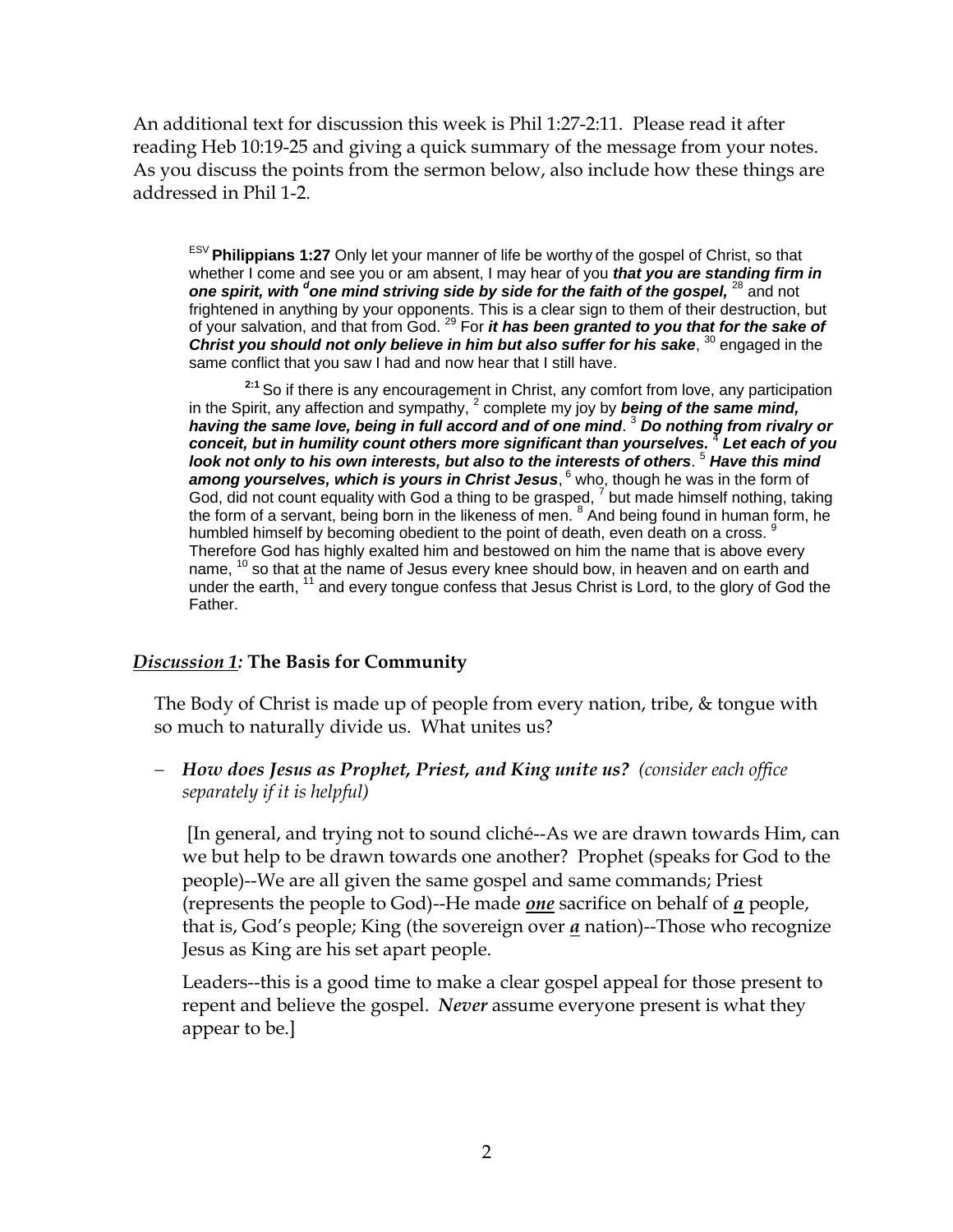## *Discussion 2:* **The Purpose of Community**

In our description of "Community" (in Worship-Community-Mission), Worship and Mission come up under the *purpose* of Community. Apply the verses from this week's study to worship and mission.

# − *Worship as a purpose for community*

Review some of your thoughts from last week and then note how the Philippians 2 text flows naturally from oneness verses (imperatives) back into worship language (indicatives--v. 2:6*ff*).

# − *Mission as a purpose for community (or a result of it!)*

In a recent interview<sup>[1](#page-2-0)</sup> of Matt Carter, he began to describe the transition from "community groups" to "missional communities." In it he describes how his church was finding that many of the (chips, dips, and Bible stories) groups that formed were not really forming community. The set out to find "*what does actually form community … Biblical authentic community in small groups of people … interesting we found the answer in some weird places…*" He went on to describe a place where he found very tight bonds between small groups of people. A powerful example he found came from survivors of E company (a.k.a. "Easy" company of the 101 Airborne in World War II memorialized in the book/miniseries *Band of Brothers*) who all said essentially the same thing:

*"… I'm closer to these men in E company and I have a bond that's deeper with these men… than I do with my own wife…"* 

[Move quickly through these first two…]

 $\overline{a}$ 

 *What bound these men together? Can you recall lasting bonds formed with people in your life? What characterizes those?* 

[They were on mission together. They relied upon one another for survival. … These may include people who were on a sports team with you, people who endured military boot camp together, got stuck in an elevator or on a jury together …]

 *How are those relationships like/unlike those you are forming in your own community group?*

<span id="page-2-0"></span><sup>1</sup> You can watch the interview here: **http://tinyurl.com/missionalVid**. If you get a chance, please watch it. Consider doing so as a group.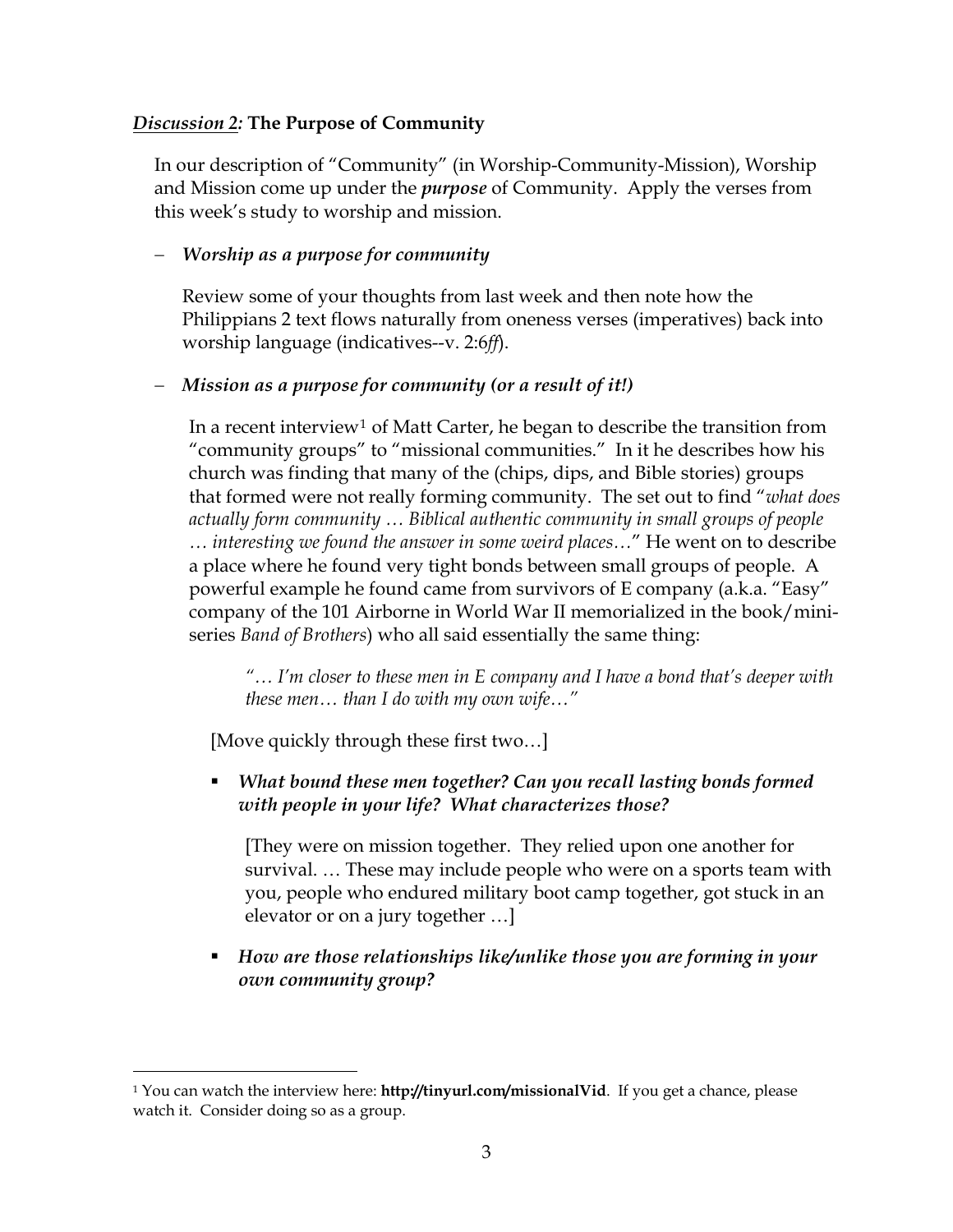[Take your time here. Are you on mission together? Are you relying upon one another? …Or is this just another "add on" to your schedule that you could take-it-or-leave-it? …]

#### *What is our [CG] mission?*

[Next week is focused on mission, but it is not too soon to start discussing it. If the conversation gets to inwardly focused (raising our families…) direct it to the outward component of our mission. For most CGs, this should be gospel proclamation in our own neighborhoods. For others it may be gospel proclamation to a certain segment of the culture around us, or a service mission to the Body. More on this next week, but start thinking about a "missional identity" for your CG. Don't get discouraged if this is hard to do… we'll get there.]

## − *Spheres of community*

Go through the list and discuss healthy levels of involvement.

[This can be quick… lots of deeper stuff later.]

1. Sunday Mornings [essential--primary time of equipping by elders]

2. Lord's Suppers - *last Wed of every month* [essential--established by Christ to be observed regularly together]

3. Lord's Supper dinners before (5:30) [helpful-- name tags… great way to meet new people… great lead in to Lord's Supper]

4. Various Ministries [helpful *or* a distraction, use discernment]

- − Bible studies like women's studies or men's huddles
- − Partnering together for a task like hospitality/greeting ministry

[Maybe you are growing, but are you growing together? Many of these are being swallowed up by community groups with a missional focus as we transition from a "ministry oriented" church to a mission oriented church.]

5. Community Groups -- primary, growing, … becoming mission focused…

[The best place for the essential one-anothering--living out the gospel. Are you too busy with "other ministry" for CG? What prevents you from performing your mission within the context of your CG? Leaders--this may lead to discussions about people perhaps being in the wrong group. We won't come in and tell people to leave groups, but we need to be willing to encourage/send people to groups that form a) in their own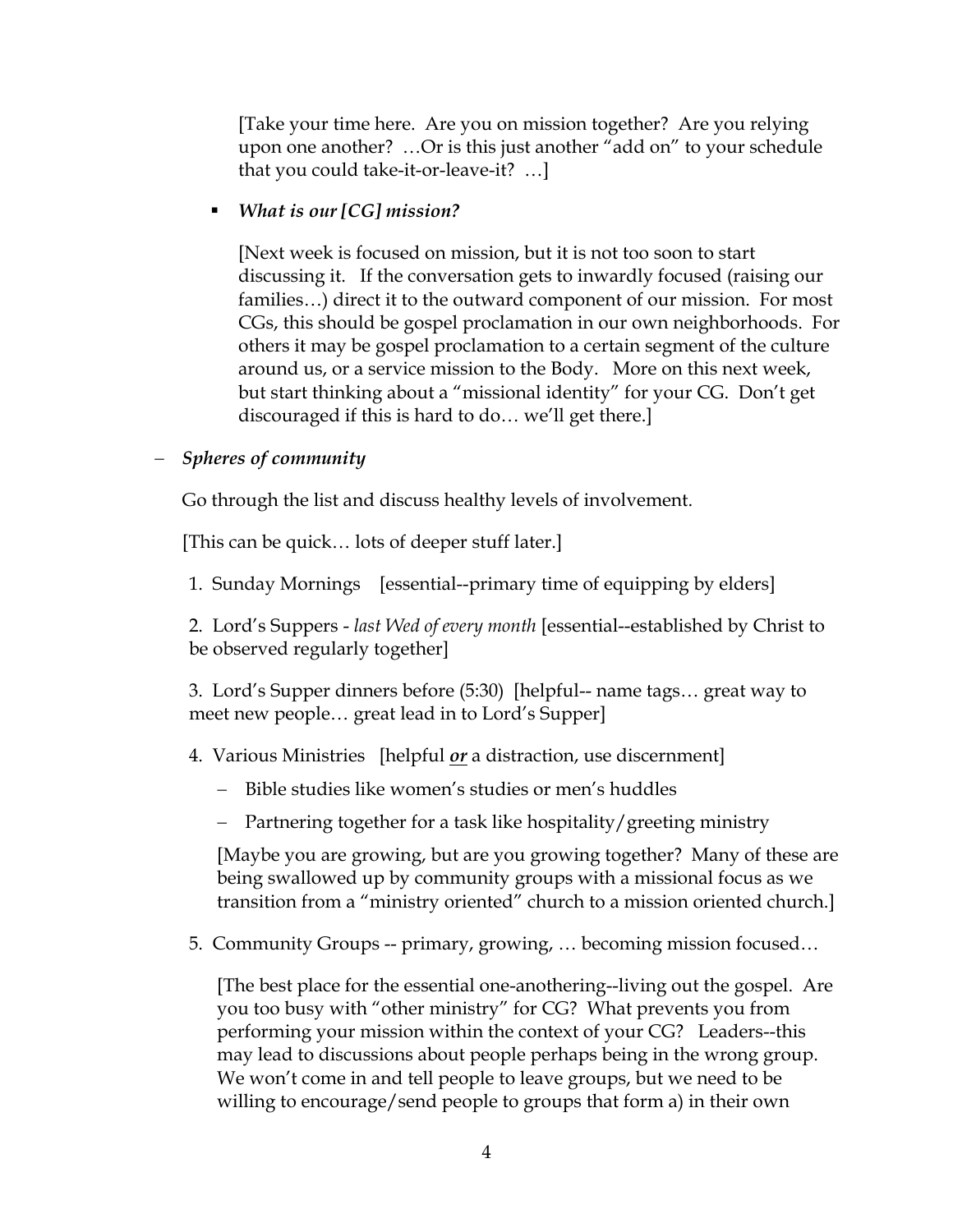neighborhood or b) that are mission focused on a particular mission that this person is gifted/called to. *Those hardest to let go of are likely to be the ones you need to send, and those easiest to send are likely to be the ones God is using to teach you patience!*]

6. Hospitality – inviting an individual, couple(s) for dinner or going out.

[essential-actually commanded a few different times in the NT. Don't just limit yourself to believers … cross over into "mission" and love/serve your neighbors.]

- 7. One-on-one
	- single meeting, a one-shot get-together, or encounter
	- **•** regularly planned (discipling/accountability).

 [important extension of all of the above--not every conversation is appropriate for even a small group… accountability discussions, etc.]

− *Application: Helping One Another -- 7 ways* 

Go through this list and commend, encourage, and exhort one another.

- 1. By **Meeting Together**: "*Not foresaking assembling together" (25)*
- 2. By **Stimulating**: "*Stimulate one another to love and good deeds" (provoke, stir up, entice)*
- 3. By **Strategizing**: "*Consider"* lit. *"consider each other… to stir up love and good works"*
- 4. By **Pleading**: Just like the author of Hebrews is doing here with these "*Let us*" statements
- 5. By **Assuring/Comforting/Reminding**: "*he who promised is faithful"* (23b)
- 6. By **Encouraging**: "*Encouraging one another"*
- 7. By **Looking**: "*All the more as the day draws near"*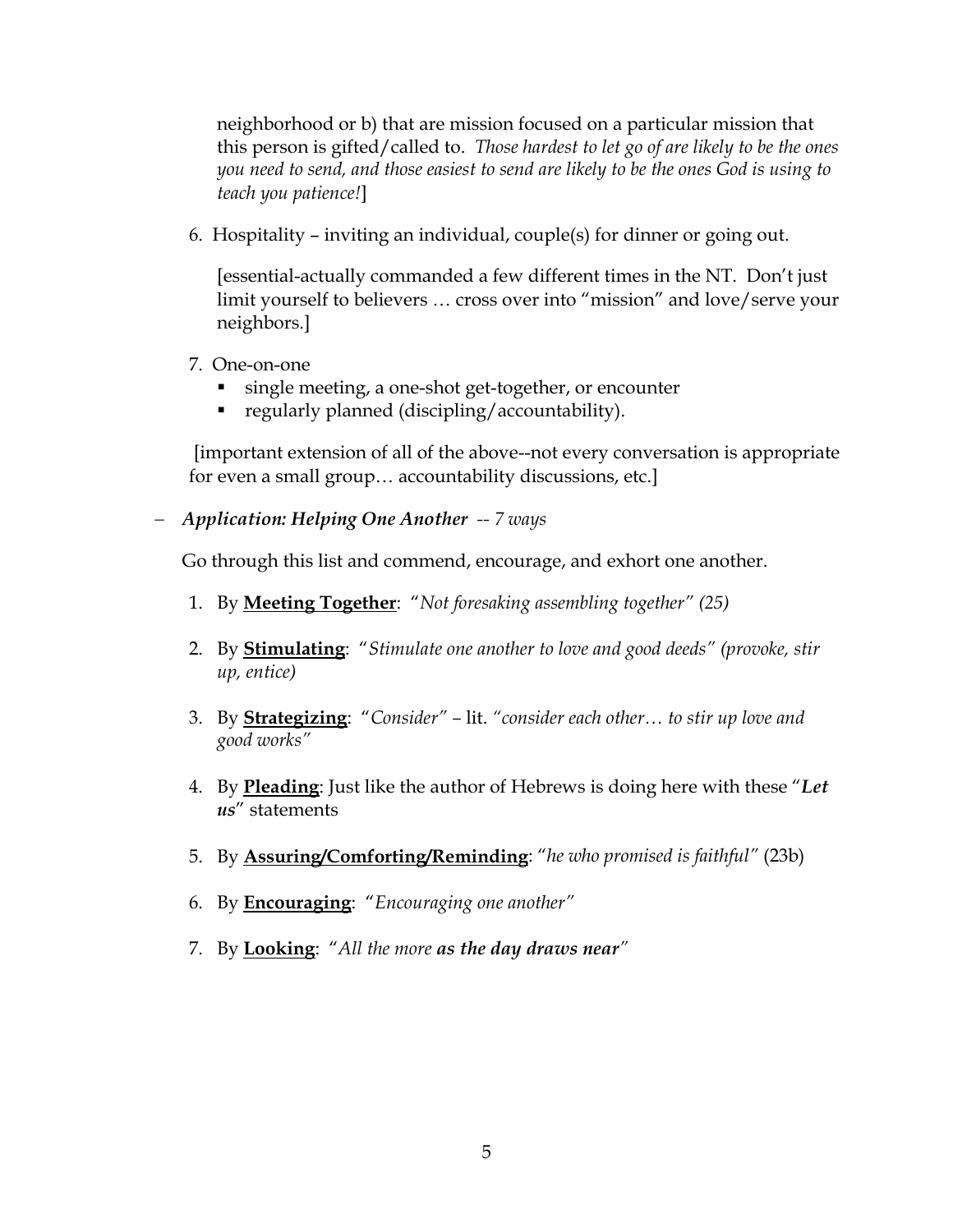

# *Worship, Community, Mission: What Do We Mean By Community? Hebrews 10:19-25*

An additional text for discussion this week is Phil 1:27-2:11.

# *Discussion 1:* **The Basis for Community**

− *How does Jesus as Prophet, Priest, and King unite us? (consider each office separately if it is helpful)*

# *Discussion 2:* **The Purpose of Community**

− *Worship as a purpose for community* 

Review some of your thoughts from last week and then note how the Philippians 2 text flows naturally from oneness verses (imperatives) back into worship language (indicatives--v. 2:6*ff*).

# − *Mission as a purpose for community (or a result of it!)*

In a recent interview<sup>[1](#page-5-0)</sup> of Matt Carter, he began to describe the transition from "community groups" to "missional communities." In it he describes how his church was finding that many of the (chips, dips, and Bible stories) groups that formed were not really forming community. The set out to find "*what does actually form community … Biblical authentic community in small groups of people … interesting we found the answer in some weird places…*" He went on to describe a place where he found very tight bonds between small groups of people. A powerful example he found came from survivors of E company (a.k.a. "Easy" company of the 101 Airborne in World War II memorialized in the book/miniseries *Band of Brothers*) who all said essentially the same thing:

*"… I'm closer to these men in E company and I have a bond that's deeper with these men… than I do with my own wife…"* 

- *What bound these men together? Can you recall lasting bonds formed with people in your life? What characterizes those?*
- *How are those relationships like/unlike those you are forming in your own community group?*
- *What is our [CG] mission?*

 $\overline{a}$ 

<span id="page-5-0"></span><sup>&</sup>lt;sup>1</sup> You can watch the interview here: **http://tinyurl.com/missionalVid**. If you get a chance, please watch it. Consider doing so as a group.